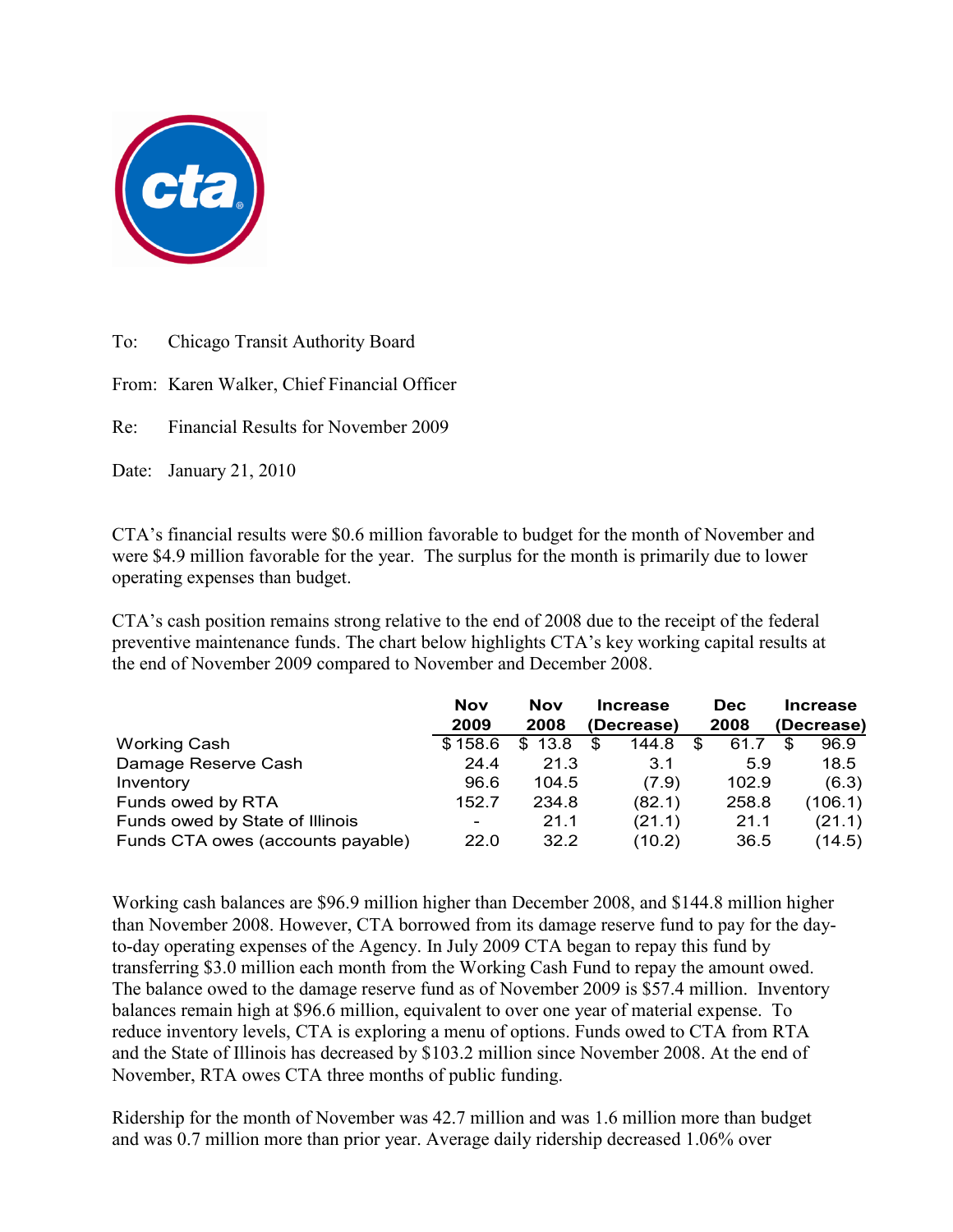November 2008. Average Saturday ridership increased 2.65% over prior year while Sunday ridership increased 3.21% over November 2008.

Free rides totaled 6.4 million for the month and 68.0 million for the year; this is 1.1 million more than 2008 for the month and 16.8 million more for the eleven month period. Free rides for seniors went into effect on March 17, 2008. The majority of free rides occurred on the bus system; bus accounts for 5.3 million of the total free rides for the month while rail is 1.1 million.

Bus ridership for the month of November was 26.2 million. This was 2.2 million or 9.0% more than budget and was 0.1 million or 0.2% more than November 2008. Rail ridership for November was 16.5 million and was 0.5 million or 3.2% less than budget and was 0.7 million or 4.4% more than prior year.

Public Funding Required for Operations for the month and the year was \$53.2 million and \$604.3 million, respectively and was favorable to the amended budget by \$0.6 million and \$4.9 million, respectively. As of November 30, CTA has only received \$462.6 million of the \$604.3 million of funding recorded as revenue funding for 2009.

Recovery Ratio, which measures the percentage of operating expenses CTA funds from internally generated revenues, was 55.47% for the month and 55.50% for the year to date period. This was unfavorable to budget by 1.10 percentage points for the month and 0.26 percentage points favorable for the year to date primarily due to the higher revenues and lower operating expenses.

Operating Expenses for the month and year equaled \$100.8 million and \$1.2 billion, respectively. For the current month, operating expenses were \$3.3 million or 3.2% less than budget. All expense categories were less than or equal to budget for the current month, except for fuel. For the year to date period, operating expenses were \$4.3 million lower than budget with all categories below budget, except fuel and other.

Labor Expense was \$70.1 million for the month of November and was \$0.4 million less than budget due to vacancies, deferral of exempt pay raises, lower overtime and higher charges to capital jobs. Labor expense for the year to date equaled \$792.7 million and was favorable to budget by \$2.7 million primarily due to the same reasons as the month. Compared to last year, labor expense is \$5.2 million lower than the first eleven months of 2008.

Material Expense was \$5.9 million for the month and was under budget by \$2.3 million or 27.9%. Material expense for the year to date equaled \$76.4 million and was favorable to budget by \$7.9 million. The lower material expense is due to taking the NABI buses out of operation on February 19, 2009, the replacement of the 19 year old buses with new buses, lower material usage for rail cars and lower fare card material.

Fuel for Revenue Equipment was \$8.3 million for the month and \$92.0 million for the year to date. Fuel expense was \$0.3 million more than budget for the month and \$2.3 million more for the year. The average price paid in November was \$4.99 per gallon and was \$0.64 above the budget price of \$4.35 per gallon. Fuel consumption was 174,000 gallons less than budget due to improved fuel efficiency of the fleet; actual miles per gallon were 3.65 compared to 3.20 in the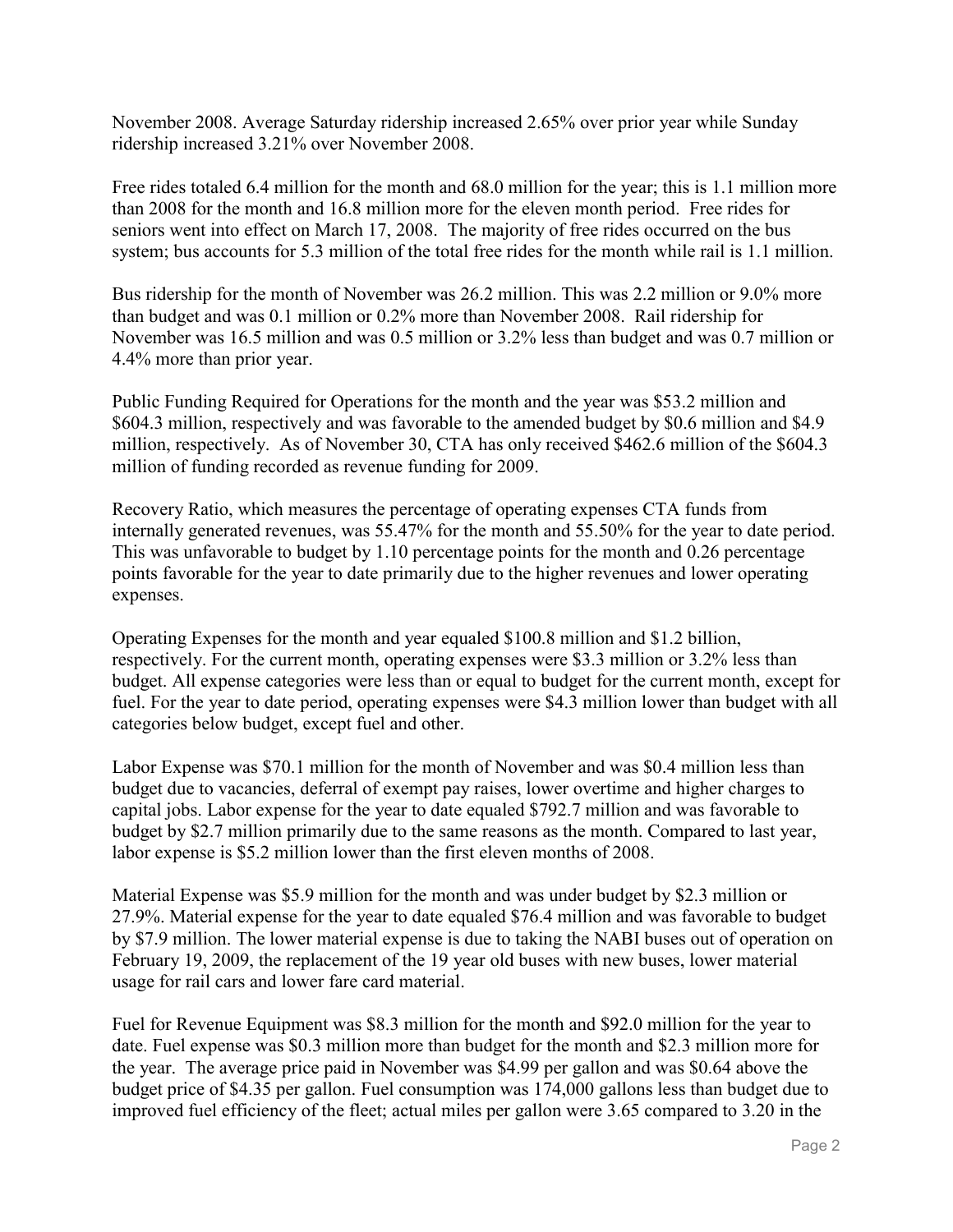budget. Actual miles traveled were 6.0 million for the month compared to a budget of 5.8 million.

Electric Power for Revenue Equipment was \$3.0 million for the month and was on par with budget. Year to date power was \$35.6 million and was \$0.1 million less than budget. Rail mileage for the year was 63.4 million miles and 0.4 million less than budget.

Provision for Injuries and Damages Expense was \$1.4 million for the month and \$18.6 million for the year to date and was on par with budget.

Purchase of Security Services was \$2.6 million for the month and was \$0.2 million less than budget. Year to date security is \$28.8 million and was \$0.6 million less than budget.

Other Expenses equaled \$9.5 million for the month and were \$0.8 million less than budget due to lower advertising and facilities maintenance expenses. Year to date other expense was \$107.4 million and was \$4.7 million more than budget due to an acceleration of recognition of pension expense.

System-Generated Revenue was \$47.6 million for the month and was \$2.8 million less than budget for the month. Year to date System-Generated Revenue was \$547.3 million and was \$0.6 million more than budget. The unfavorable variance for the month is due to lower than anticipated farebox revenue. The favorable variance for the year is due to one-time revenue of \$16.3 million from interest rate swaps. Without this one-time revenue, the system generated revenue would have been unfavorable due to lower farebox and pass revenue and lower advertising revenue than budget.

Fare and Pass Revenue was \$41.6 million for the month and was \$3.7 million less than budget. The average fare for the current month was \$0.97 and was \$0.13 less than budget due to higher free rides and higher ridership on passes compared to pay-per-use fare media. Year to date fare revenue was \$466.8 million and was \$15.3 million less than budget primarily due to a lower average fare. The average fare for the year was \$0.97 and was \$0.03 less than budget.

Reduced Fare Reimbursements were \$2.0 million for the month and \$22.2 million for the year. This was favorable to budget for the month by \$2.0 million and was \$6.1 million favorable to budget for the first eleven months.

Advertising, Charter and Concessions Revenue equaled \$2.2 million in November and \$25.4 million for the year. This was below budget by \$0.6 million for the month and \$2.7 million for the year as the budget had anticipated higher advertising revenues than realized.

Investment Income was \$0.1 million for the month and \$1.1 million for the year to date period. This was \$0.4 million below budget for the month and \$0.6 million less than budget for the year due to lower investment rates than budgeted.

Statutory Required Contributions were \$0.0 million for the month and \$2.0 million for the year to date and were on par with budget.